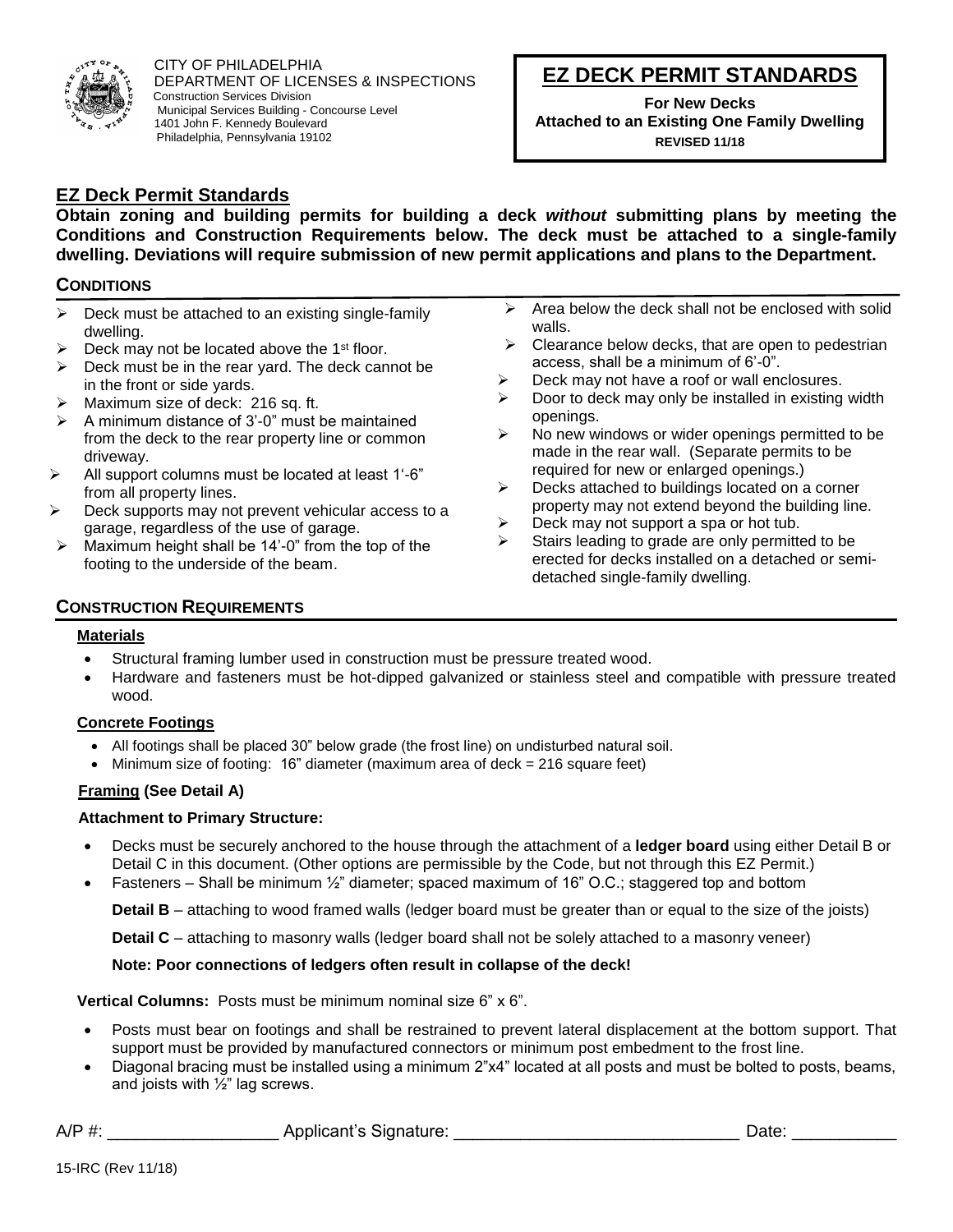## **Framing (continued)**

#### **Deck Post to Deck Beam:**

• Deck beams shall be attached to deck posts using "notched" posts or manufactured post-to-beam connectors that are properly sized for the post and beam sizes. All bolts shall have washers under the head and nut.

#### **Beams:**

- Beam plies shall be fastened with two rows of minimum 10d (3-inch x 0.128-inch) nails at 16-inches on center along each edge.
- Beams shall be permitted to cantilever at each end up to one-fourth of the actual beam span.

Maximum deck beam span (post to post) limitations are as follows:

| <b>Joist Span</b> | Maximum Deck Beam Span $(3 - 2 \times 12$ Beam) |  |
|-------------------|-------------------------------------------------|--|
| $\leq 12'$ -0"    | $10' - 9''$                                     |  |
| $\leq 14'$ -0"    | $10' - 0''$                                     |  |
| $\leq 16'$ -0"    | 9'-4"                                           |  |
| $\leq 18'$ -0"    | $8' - 10''$                                     |  |

#### **Joists:**

- Joists framing into the side of the ledger board or beam must be supported by approved joist hangers.
- Joists bearing on a beam shall be properly connected to the beam to resist lateral displacement.
- Joists are permitted to cantilever over the beam, but not more than 24 inches.
- Joists shall be solidly blocked at beam when cantilevered

Joist spans shall be based on the following table:

| <b>Maximum Deck Joist Span</b> |                  |  |
|--------------------------------|------------------|--|
| <b>Joist Size</b>              | 16" O.C. Spacing |  |
| $2 \times 8$                   | $11' - 10''$     |  |
| $2 \times 10$                  | $14' - 0''$      |  |
| $2 \times 12$                  | $16'$ -6"        |  |

Where lateral restraint is provided by rim joists, they must be secured to the end of each joist with no less than three (3) 10d (3-inch x 0.128-inch) nails or three (3) No. 10 x 3-inch long wood screws.

## **Decking**:

- Must be installed perpendicular to joist framing with minimum nominal thickness of 5/4" x 6" for joist spacing of 16-inch O.C.
- Composite decking must be installed per the manufacturer's instructions.
- Each decking board must bear on a minimum of three joists, or there must be blocking installed between joists.

## **Guard Rail:**

- Guard rail is required around deck perimeter for decks greater than 30-inches above grade.
- Height: minimum 36"; maximum 42".
- No opening greater than 4" is permitted in the railing design.

## **Stair Construction (for semi-detached and detached structures only):**

- Stairways minimum width = 36 inches; landing area at top and bottom of at least 36" X 36".
- Minimum tread depth = 9 inches; maximum riser height =  $8\frac{1}{4}$  inches;
- Railing/handrail height: minimum 34 inches; maximum 38 inches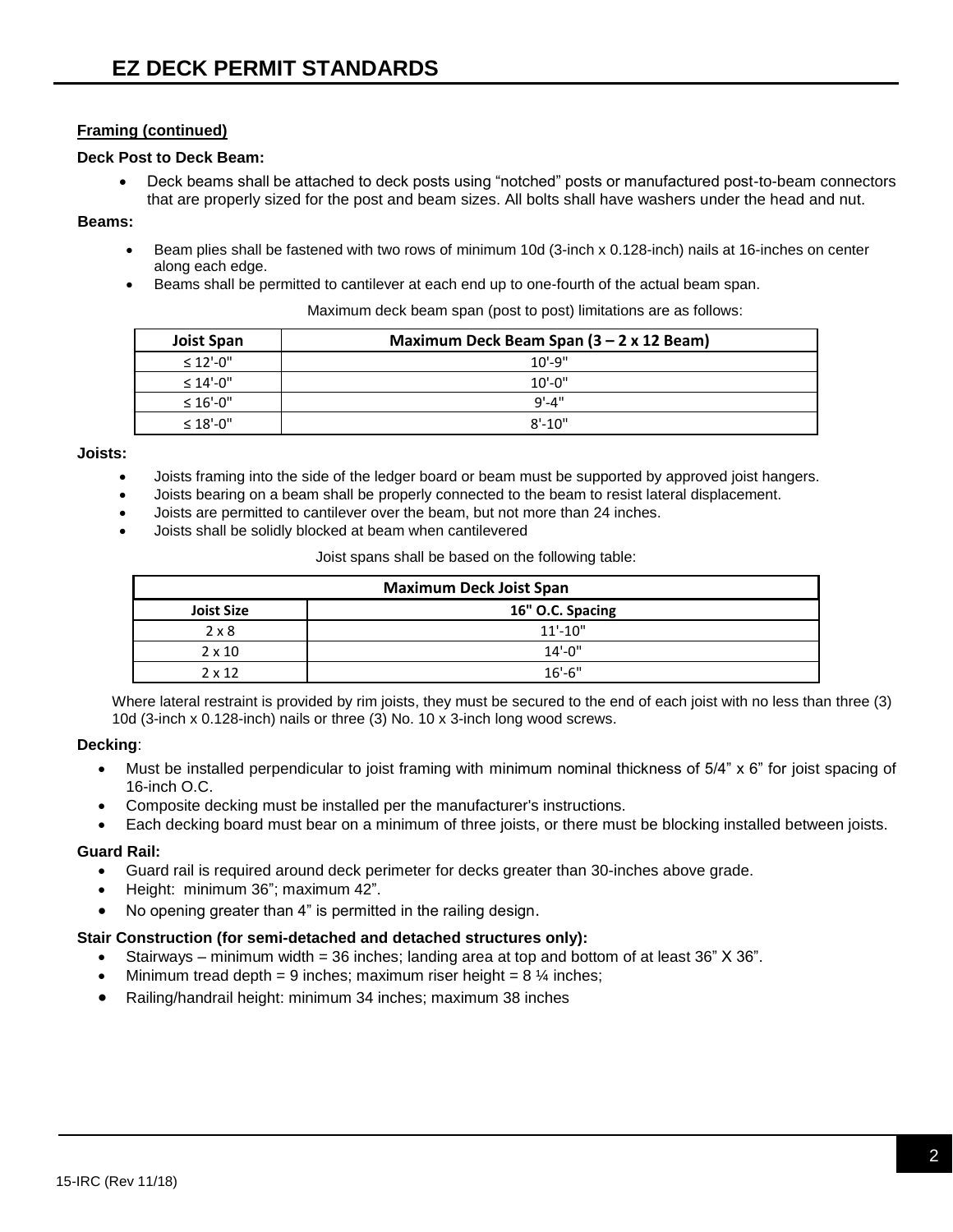

**Detail A: Framing Requirements**



**Detail B:** 

**Attachment of Ledger to Wood Framed Wall and Fasteners for Lateral Support**